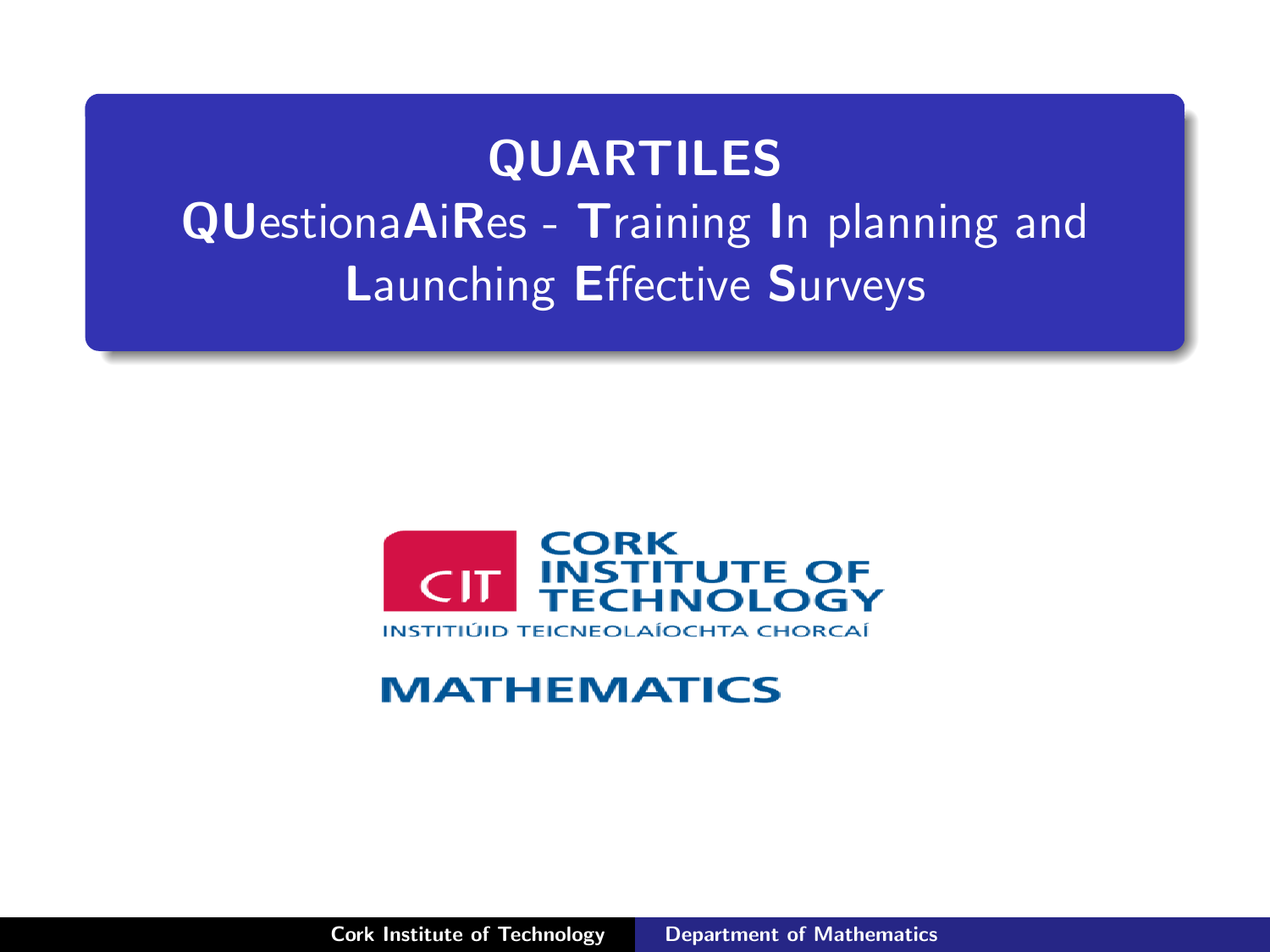### General Considerations and Ten Tips



#### **MATHEMATICS**

Cork Institute of Technology [Department of Mathematics](#page-0-0)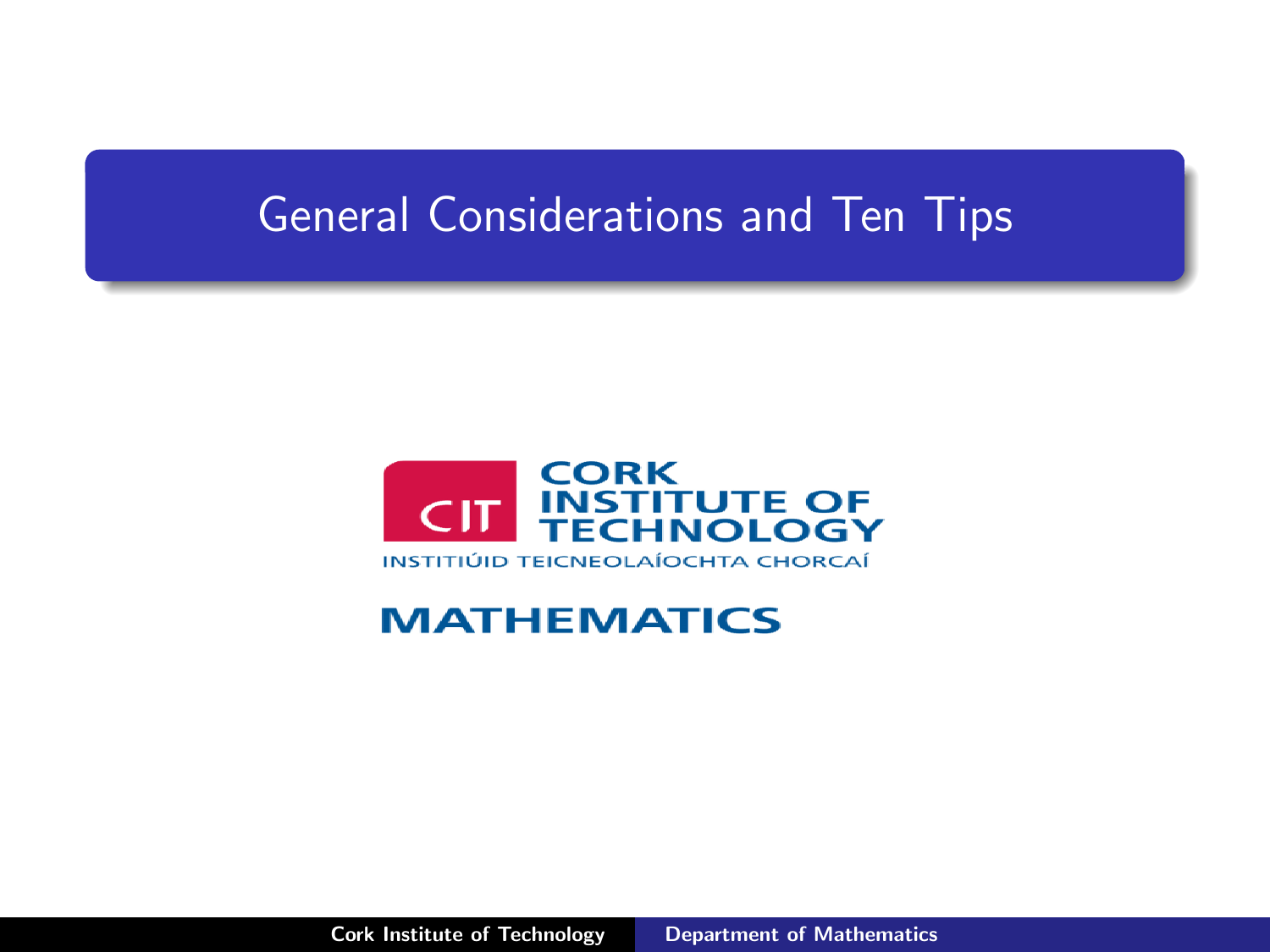





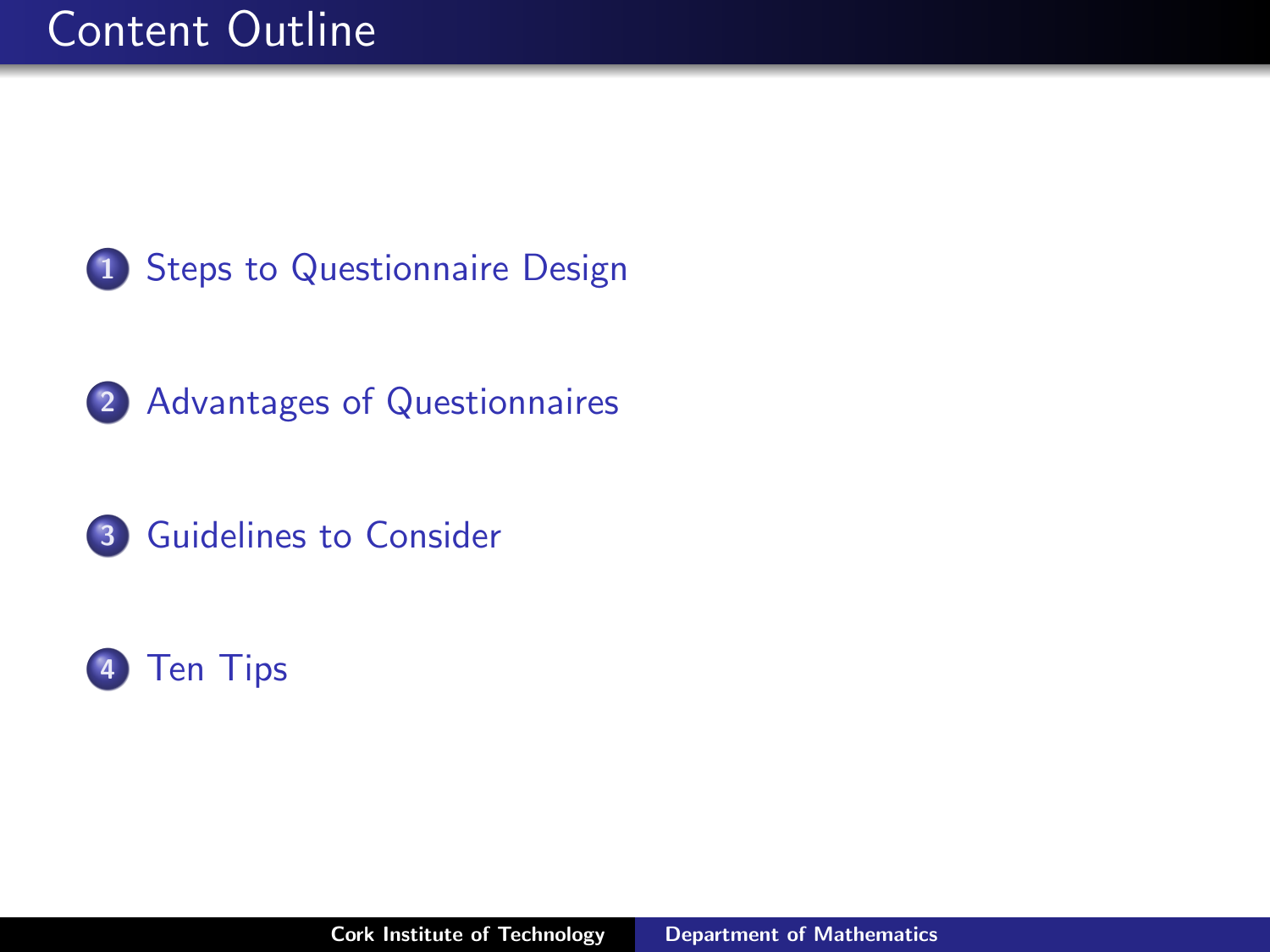### <span id="page-3-0"></span>Steps to Questionnaire Design

- Define goals and objectives
- Design methodology
- Determine feasibility
- Develop questions and a statistical analysis plan
- Select sample
- Conduct pilot test
- **Revise questions**
- Conduct research
- Analyse data
- <sup>10</sup> Prepare report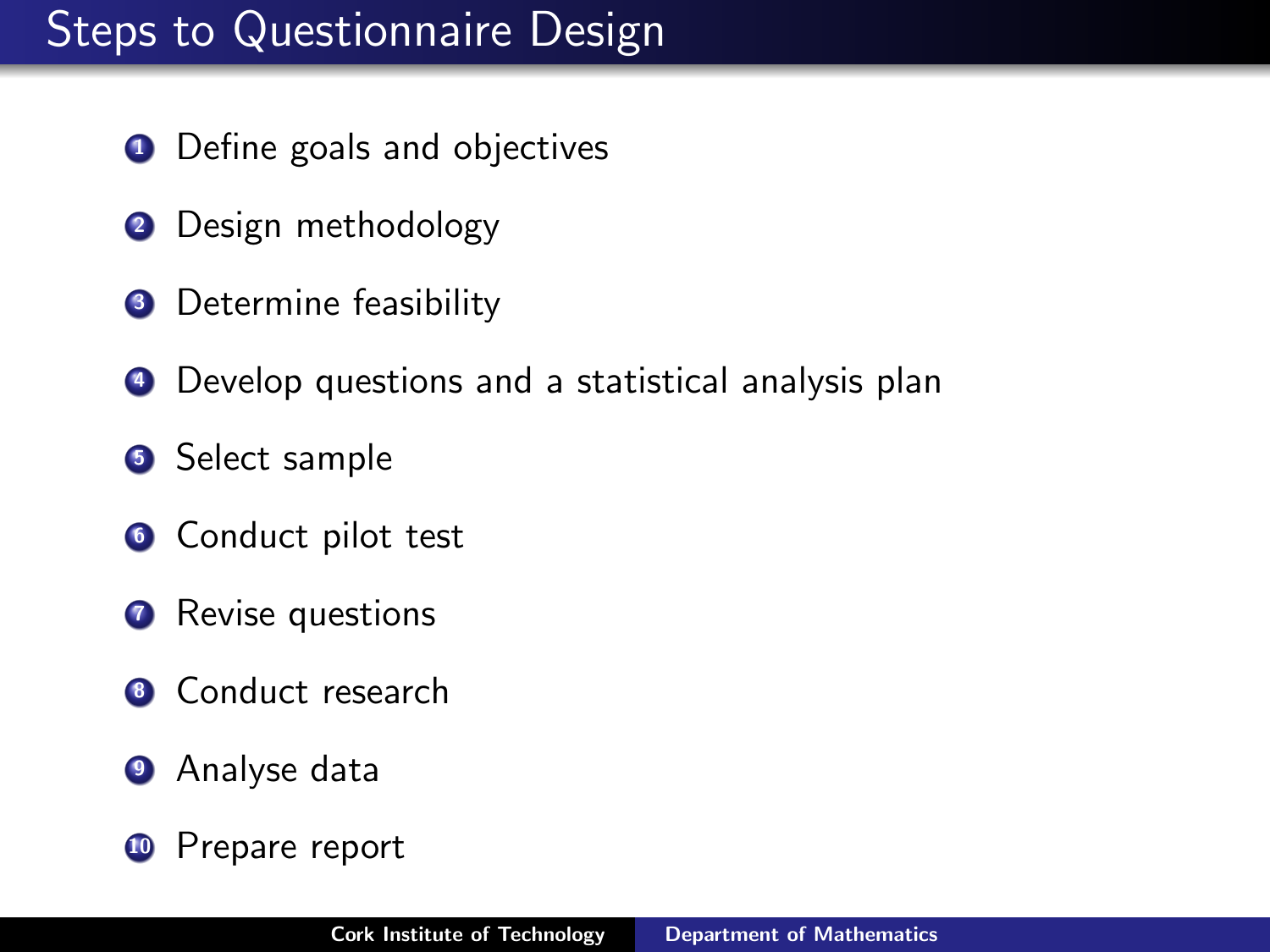- <span id="page-4-0"></span>**• Cost effective**
- Easy to analyse
- Familiar to most respondents
- Reduces bias\*
- $\bullet$  Less intrusive\*

\* dependent on sampling method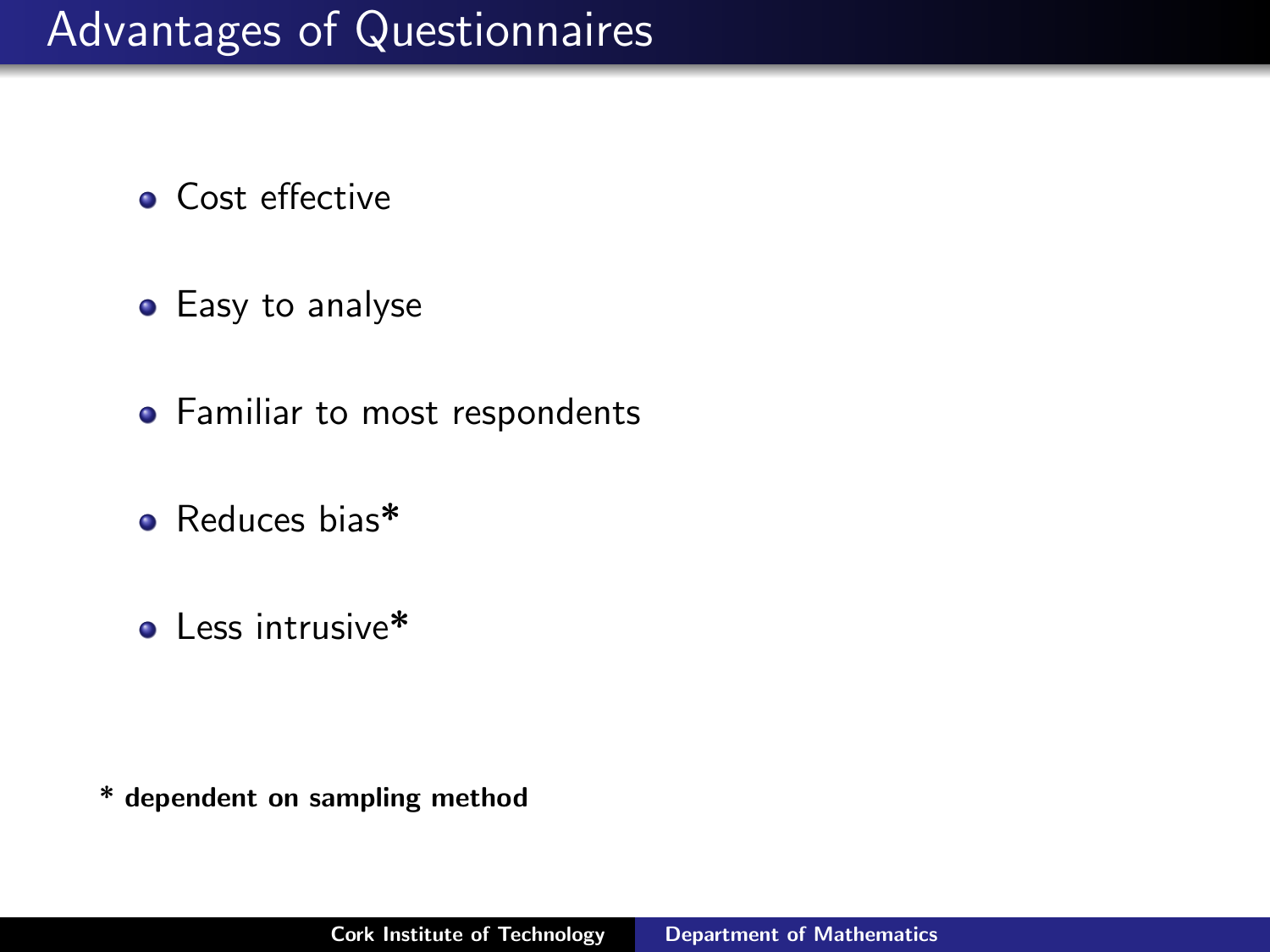### <span id="page-5-0"></span>Guidelines to Consider

- Have well-defined goals and be sure to commit the study goals to writing.
- Decide how you are going to use the information gathered from the survey.
- Maximise your **response rate** by minimising the length of the questionnaire.
- Understand how every question will be analysed and be prepared to handle missing data.
- Give your questionnaire a title that is short and meaningful to the respondent.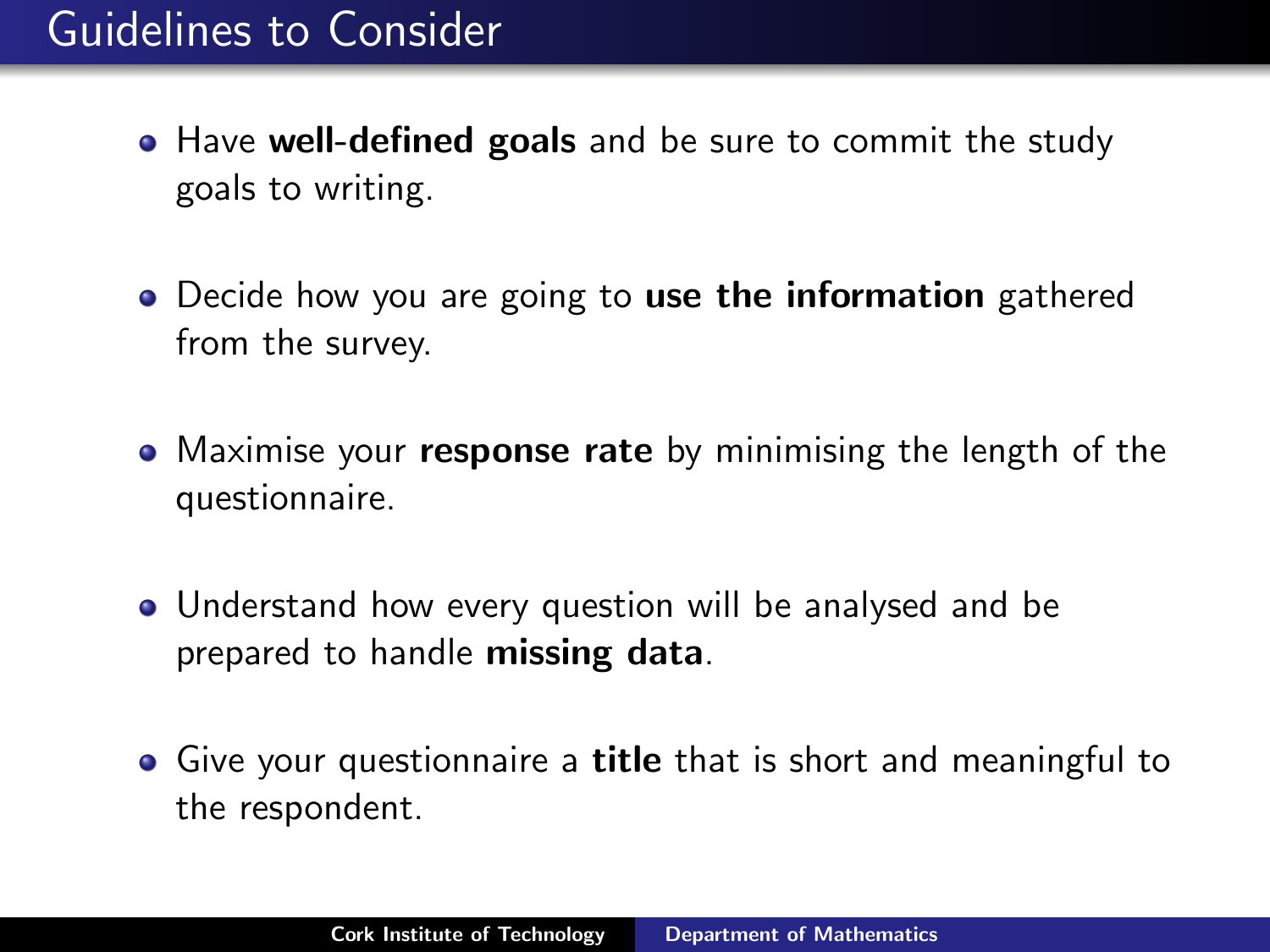- Include clear and concise **instructions** on how to complete the questionnaire.
- **Begin with** a few non-threatening and interesting items.
- **Eliminate misunderstandings by emphasising crucial words.**
- **Leave white space** for open ended questions.
- **Test the questionnaire** on representatives of the target audience.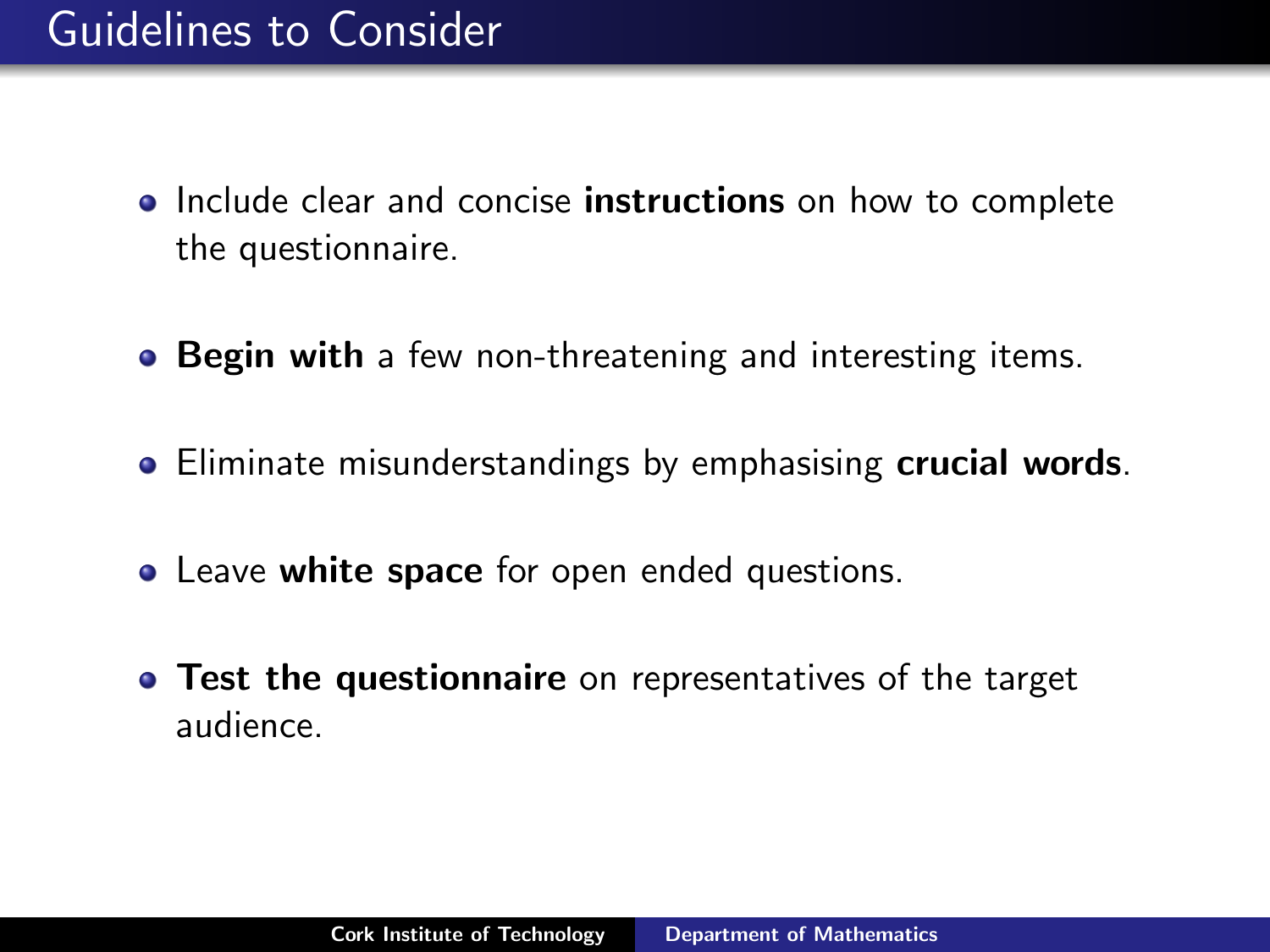## <span id="page-7-0"></span>Ten Tips

- **1** Define a clear goal for your questionnaire.
- **2** Telephone, postal, online, face-to-face?
- **3** State concise instructions.
- **4** Use simple and direct language.
- **5** Begin with something general.
- **<sup>6</sup>** Avoid leading questions.
- **2** All questions should be relevant.
- **8** Do not let your questionnaire get too long.
- **9** Develop a Statistical Analysis Plan.
- <sup>10</sup> Pilot your questionnaire.